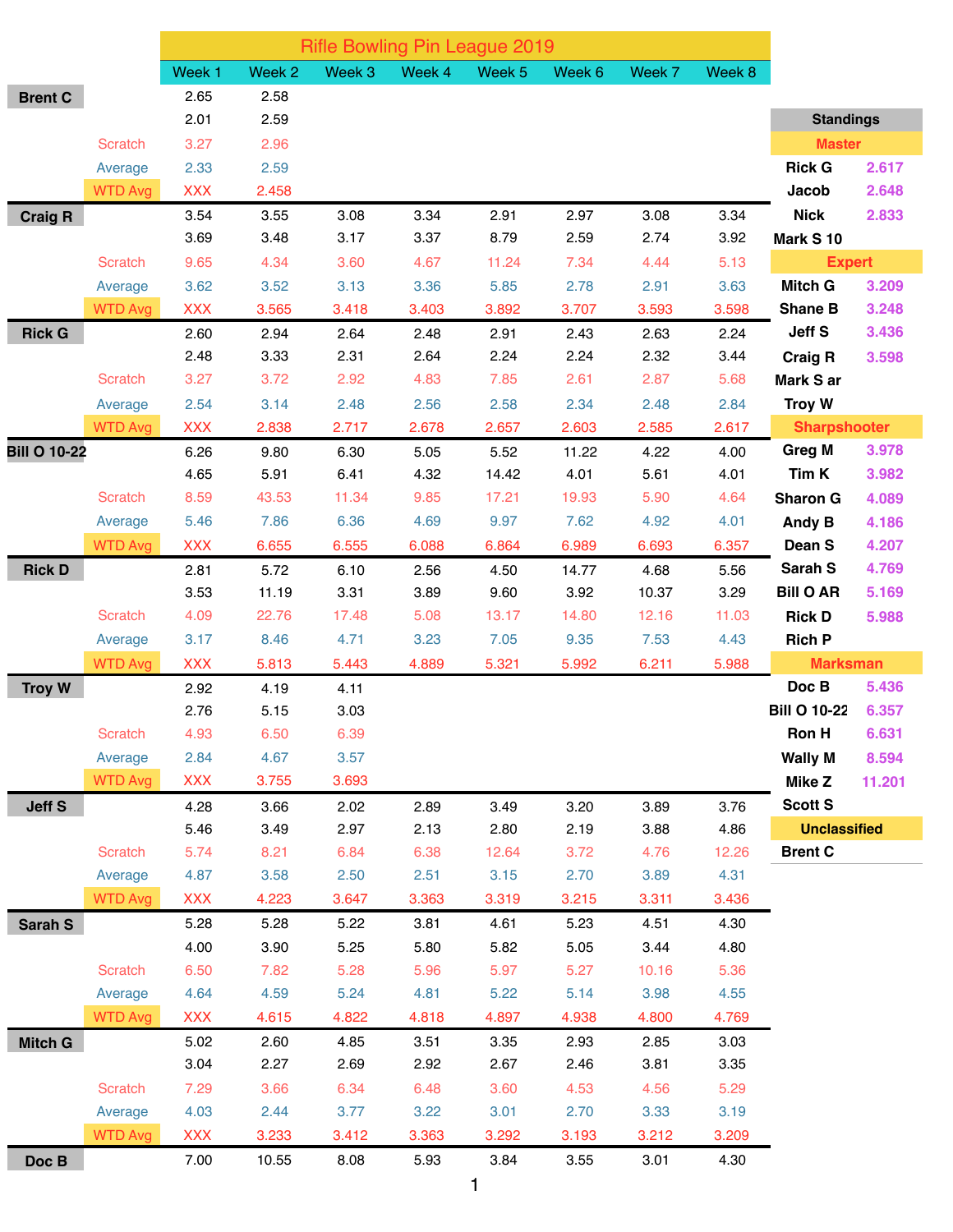|                 |                | 4.57         | 9.12         | 6.96         | 5.39         | 4.81         | 2.99         | 3.84         | 3.04         |
|-----------------|----------------|--------------|--------------|--------------|--------------|--------------|--------------|--------------|--------------|
|                 | <b>Scratch</b> | 7.68         | 11.32        | 8.98         | 34.47        | 5.39         | 3.56         | 4.39         | 4.87         |
|                 | Average        | 5.79         | 9.84         | 7.52         | 5.66         | 4.33         | 3.27         | 3.43         | 3.67         |
|                 | <b>WTD Avg</b> | <b>XXX</b>   | 7.810        | 7.713        | 7.200        | 6.625        | 6.066        | 5.689        | 5.436        |
| <b>Wally M</b>  |                | 27.46        | 6.01         | 5.51         | 6.82         | 7.13         | 3.79         | 12.99        | 4.79         |
|                 |                | 21.7         | 6.32         | 4.87         | 4.55         | 7.16         | 6.82         | 4.91         | 6.67         |
|                 | <b>Scratch</b> | 52.86        | 18.22        | 6.32         | 15.98        | 8.74         | 7.00         | 16.90        | 15.95        |
|                 | Average        | 24.58        | 6.17         | 5.19         | 5.69         | 7.15         | 5.31         | 8.95         | 5.73         |
|                 | <b>WTD Avg</b> | <b>XXX</b>   | 15.373       | 11.978       | 10.405       | 9.753        | 9.012        | 9.003        | 8.594        |
| <b>Mike Z</b>   |                | 22.51        | 6.60         | 4.54         | 4.10         | 30.17        | 3.86         | 3.55         | 4.72         |
|                 |                | 29.96        | 4.59         | 3.84         | 4.58         | 39.64        | 8.20         | 3.71         | 4.65         |
|                 | <b>Scratch</b> | 37.91        | 18.22        | 5.53         | 4.64         | 42.07        | 9.99         | 4.76         | 5.14         |
|                 | Average        | 26.24        | 5.60         | 4.19         | 4.34         | 34.91        | 6.03         | 3.63         | 4.69         |
|                 | <b>WTD Avg</b> | <b>XXX</b>   | 15.915       | 12.007       | 10.090       | 15.053       | 13.549       | 12.132       | 11.201       |
| <b>Scott S</b>  |                | 6.30         | 6.04         | 5.58         | 5.52         |              |              |              |              |
|                 |                | 4.74         | 7.98         | 6.27         | 4.50         |              |              |              |              |
|                 | <b>Scratch</b> | 6.82         | 8.10         | 6.92         | 10.50        |              |              |              |              |
|                 | Average        | 5.52         | 7.01         | 5.93         | 5.01         |              |              |              |              |
|                 | <b>WTD Avg</b> | <b>XXX</b>   | 6.265        | 6.152        | 5.866        |              |              |              |              |
| Tim K           |                | 3.80         | 11.98        | 2.52         | 4.01         | 3.87         | 2.96         | 2.75         | 2.37         |
|                 |                | 2.64         | 5.80         | 3.31         | 3.21         | 4.19         | 3.46         | 2.49         | 4.35         |
|                 | <b>Scratch</b> | 3.92         | 12.38        | 3.67         | 6.09         | 4.33         | 5.22         | 2.82         | 10.12        |
|                 | Average        | 3.22         | 8.89         | 2.92         | 3.61         | 4.03         | 3.21         | 2.62         | 3.36         |
|                 | <b>WTD Avg</b> | <b>XXX</b>   | 6.055        | 5.008        | 4.659        | 4.533        | 4.313        | 4.071        | 3.982        |
|                 |                |              |              |              |              |              |              |              |              |
| <b>Sharon G</b> |                | 5.50         | 4.98         | 3.24         | 5.16         | 3.69         | 2.61         | 2.16         | 6.18         |
|                 |                | 3.52         | 6.56         | 5.16         | 2.92         | 3.05         | 4.43         | 2.66         | 3.61         |
|                 | <b>Scratch</b> | 5.51         | 11.77        | 6.84         | 13.30        | 15.38        | 5.86         | 3.15         | 7.90         |
|                 | Average        | 4.51         | 5.77         | 4.20         | 4.04         | 3.37         | 3.52         | 2.41         | 4.90         |
|                 | <b>WTD Avg</b> | <b>XXX</b>   | 5.140        | 4.827        | 4.630        | 4.378        | 4.235        | 3.974        | 4.089        |
| <b>Shane B</b>  |                | 4.14         | 3.78         | 2.98         | 2.70         | 3.53         | 2.61         | 3.04         | 2.34         |
|                 |                | 2.95         | 4.41         | 3.07         | 3.27         | 3.55         | 3.52         | 2.90         | 3.17         |
|                 | <b>Scratch</b> | 8.17         | 4.87         | 13.92        | 5.69         | 4.93         | 5.67         | 3.41         | 11.73        |
|                 | Average        | 3.55         | 4.10         | 3.03         | 2.99         | 3.54         | 3.07         | 2.97         | 2.76         |
|                 | <b>WTD Avg</b> | <b>XXX</b>   | 3.820        | 3.555        | 3.413        | 3.438        | 3.376        | 3.318        | 3.248        |
| <b>Mark S</b>   |                | 4.86         | 2.85         | 2.39         |              |              |              |              |              |
| <b>AR</b>       |                | 3.31         | 2.80         | 2.64         |              |              |              |              |              |
|                 | <b>Scratch</b> | 7.49         | 5.42         | 3.77         |              |              |              |              |              |
|                 | Average        | 4.09         | 2.83         | 2.52         |              |              |              |              |              |
|                 | <b>WTD Avg</b> | <b>XXX</b>   | 3.455        | 3.142        |              |              |              |              |              |
| <b>Rich P</b>   |                | 4.50         | 4.82         | 4.19         | 5.28         |              |              |              |              |
|                 |                | 4.99         | 3.61         | 5.53<br>7.43 | 5.29         |              |              |              |              |
|                 | <b>Scratch</b> | 5.63         | 5.26         |              |              |              |              |              |              |
|                 | Average        | 4.75         | 4.22         | 4.86         | 5.29         |              |              |              |              |
|                 | <b>WTD Avg</b> | <b>XXX</b>   | 4.480        | 4.607        | 4.776        |              |              |              |              |
| Dean S          |                | 3.74<br>7.11 | 5.77<br>4.03 | 2.91<br>4.00 | 4.31<br>4.87 | 3.71<br>3.01 | 3.32<br>3.21 | 4.33<br>5.16 | 3.60<br>4.23 |
|                 | <b>Scratch</b> | 9.80         | 6.60         | 11.05        | 5.14         | 3.95         | 4.39         | 5.24         | 6.35         |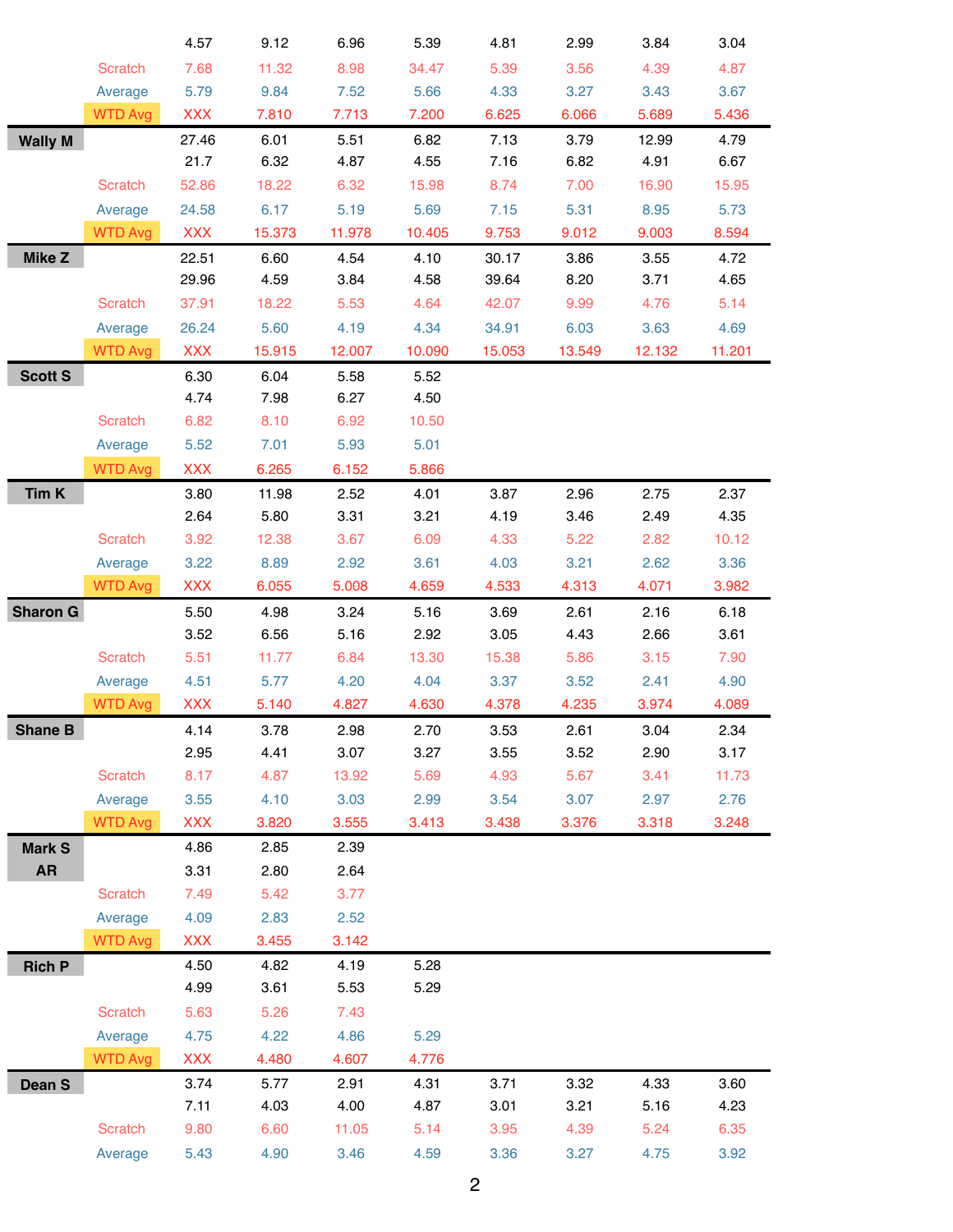|                  | <b>WTD Avg</b> | <b>XXX</b> | 5.163 | 4.593 | 4.593 | 4.346 | 4.166 | 4.249 | 4.207 |  |  |
|------------------|----------------|------------|-------|-------|-------|-------|-------|-------|-------|--|--|
| <b>Nick</b>      |                | 2.62       | 2.28  | 3.37  | 2.13  | 2.22  | 3.00  | 3.02  | 2.55  |  |  |
|                  |                | 2.87       | 2.69  | 3.04  | 2.98  | 2.06  | 2.77  | 2.99  | 4.74  |  |  |
|                  | <b>Scratch</b> | 3.69       | 2.94  | 4.10  | 3.54  | 2.46  | 4.23  | 3.14  | 12.42 |  |  |
|                  | Average        | 2.75       | 2.49  | 3.21  | 2.56  | 2.14  | 2.89  | 3.01  | 3.65  |  |  |
|                  | <b>WTD Avg</b> | <b>XXX</b> | 2.615 | 2.812 | 2.748 | 2.626 | 2.669 | 2.717 | 2.833 |  |  |
| <b>Bill O AR</b> |                | 5.44       | 5.38  | 3.91  | 4.25  | 6.38  | 5.21  | 5.44  | 4.07  |  |  |
|                  |                | 4.04       | 3.98  | 3.85  | 6.61  | 9.08  | 5.35  | 5.75  | 3.96  |  |  |
|                  | Scratch        | 10.88      | 7.60  | 4.61  | 14.81 | 9.75  | 10.64 | 6.39  | 4.60  |  |  |
|                  | Average        | 4.74       | 4.68  | 3.88  | 5.43  | 7.73  | 5.28  | 5.60  | 4.02  |  |  |
|                  | <b>WTD Avg</b> | <b>XXX</b> | 4.710 | 4.433 | 4.683 | 5.292 | 5.290 | 5.334 | 5.169 |  |  |
| <b>Greg M</b>    |                | 4.73       | 4.82  | 6.10  | 3.58  | 4.76  | 3.57  | 3.10  | 2.95  |  |  |
|                  |                | 4.03       | 3.14  | 4.44  | 4.43  | 3.58  | 3.76  | 3.70  | 2.96  |  |  |
|                  | <b>Scratch</b> | 4.88       | 6.27  | 6.18  | 5.66  | 5.47  | 4.13  | 7.26  | 3.35  |  |  |
|                  | Average        | 4.38       | 3.98  | 5.27  | 4.01  | 4.17  | 3.67  | 3.40  | 2.96  |  |  |
|                  | <b>WTD Avg</b> | <b>XXX</b> | 4.180 | 4.543 | 4.409 | 4.361 | 4.245 | 4.124 | 3.978 |  |  |
| Ron H            |                | 5.50       | 5.17  | 12.99 | 5.16  | 5.50  | 5.35  | 5.11  | 5.75  |  |  |
|                  |                | 5.88       | 4.52  | 17.63 | 7.68  | 6.03  | 6.62  | 4.19  | 3.02  |  |  |
|                  | <b>Scratch</b> | 23.20      | 8.46  | 37.33 | 7.75  | 14.37 | 6.65  | 9.73  | 7.07  |  |  |
|                  | Average        | 5.69       | 4.85  | 15.31 | 6.42  | 5.77  | 5.99  | 4.65  | 4.39  |  |  |
|                  | <b>WTD Avg</b> | <b>XXX</b> | 5.268 | 8.615 | 8.066 | 7.606 | 7.336 | 6.952 | 6.631 |  |  |
| <b>Jacob</b>     |                | 3.23       | 2.42  | 2.75  | 2.17  | 2.37  | 3.07  | 2.88  | 2.11  |  |  |
|                  |                | 2.72       | 1.82  | 4.10  | 2.55  | 2.68  | 3.39  | 1.88  | 2.23  |  |  |
|                  | <b>Scratch</b> | 4.09       | 3.05  | 11.38 | 7.57  | 2.74  | 4.37  | 3.85  | 14.66 |  |  |
|                  | Average        | 2.98       | 2.12  | 3.43  | 2.36  | 2.53  | 3.23  | 2.38  | 2.17  |  |  |
|                  | <b>WTD Avg</b> | <b>XXX</b> | 2.548 | 2.840 | 2.720 | 2.681 | 2.773 | 2.716 | 2.648 |  |  |
| <b>Andy B</b>    |                | 4.74       | 3.52  | 3.66  | 3.57  | 5.93  | 4.04  | 3.37  | 4.11  |  |  |
|                  |                | 4.08       | 4.05  | 7.38  | 3.93  | 3.53  | 3.79  | 4.09  | 3.19  |  |  |
|                  | <b>Scratch</b> | 7.44       | 4.08  | 8.83  | 5.18  | 7.84  | 4.45  | 11.91 | 6.94  |  |  |
|                  | Average        | 4.41       | 3.79  | 5.52  | 3.75  | 4.73  | 3.92  | 3.73  | 3.65  |  |  |
|                  | <b>WTD Avg</b> | <b>XXX</b> | 4.098 | 4.572 | 4.366 | 4.439 | 4.352 | 4.263 | 4.186 |  |  |
| <b>Mark S</b>    |                | 3.06       | 2.63  | 2.57  |       |       |       |       |       |  |  |
| $10-22$          |                | 2.44       | 3.06  | 2.64  |       |       |       |       |       |  |  |
|                  | <b>Scratch</b> | 3.77       | 4.04  | 3.44  |       |       |       |       |       |  |  |
|                  | Average        | 2.75       | 2.85  | 2.61  |       |       |       |       |       |  |  |
|                  | <b>WTD Avg</b> | <b>XXX</b> | 2.798 | 2.733 |       |       |       |       |       |  |  |
|                  | M              |            |       |       |       |       |       |       |       |  |  |

| Manual |  |
|--------|--|
|        |  |

|                 |                | IVIUI IUUI |        |        |        |        |        |        |        |                                |        |
|-----------------|----------------|------------|--------|--------|--------|--------|--------|--------|--------|--------------------------------|--------|
|                 |                | Week 1     | Week 2 | Week 3 | Week 4 | Week 5 | Week 6 | Week 7 | Week 8 | <b>Rich P</b><br><b>Expert</b> |        |
| <b>Sharon G</b> |                | 12.93      | 10.16  | 12.94  | 9.99   | 8.65   | 8.05   | 7.94   | 5.64   | <b>Optics</b>                  |        |
|                 |                | 11.06      | 5.44   | 9.53   | 6.36   | 9.47   | 8.61   | 7.44   | 13.94  | Jeff S                         | 4.076  |
|                 | Scratch        | 15.75      | 15.70  | 14.95  | 23.46  | 9.63   | 11.20  | 12.46  | 14.79  | Dean S                         | 4.852  |
|                 | Average        | 12.00      | 7.80   | 11.24  | 8.18   | 9.06   | 8.33   | 7.69   | 9.79   | <b>Craig R</b>                 | 6.644  |
|                 | <b>WTD Avg</b> | <b>XXX</b> | 9.898  | 10.343 | 9.801  | 9.653  | 9.433  | 9.184  | 9.259  | <b>Rick D</b>                  | 7.293  |
| Jim J           |                | 7.52       | 6.44   | 6.43   | 6.98   | 7.70   | 6.91   | 4.85   | 9.29   | Mike Z                         | 10.390 |
|                 |                | 8.72       | 5.94   | 5.68   | 8.55   | 8.52   | 6.04   | 6.62   | 5.26   | <b>Nick</b>                    |        |
|                 | Scratch        | 12.65      | 28.16  | 9.38   | 17.14  | 9.34   | 8.12   | 24.18  | 22.03  | <b>Brent C</b>                 |        |
|                 | Average        | 8.12       | 6.19   | 6.06   | 7.77   | 8.11   | 6.48   | 5.74   | 7.28   |                                |        |

 **Standings Expert Open sights Jacob 5.656 Rick G 5.804 Jim J 6.966 Tim K 7.634 Sharon G 9.259**

**Doc B**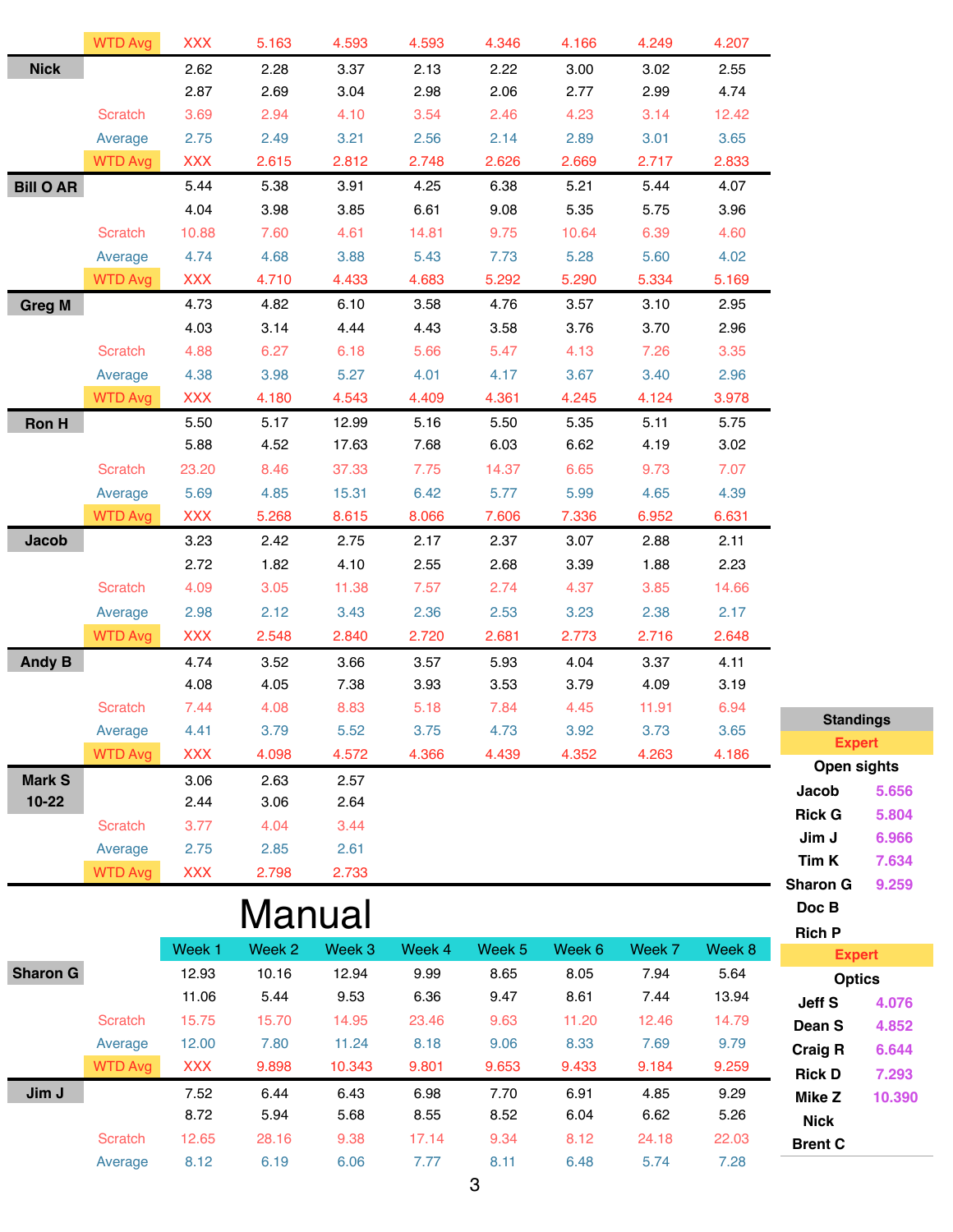|                | <b>WTD Avg</b> | <b>XXX</b> | 7.155  | 6.788  | 7.033 | 7.248 | 7.119 | 6.921 | 6.966 |
|----------------|----------------|------------|--------|--------|-------|-------|-------|-------|-------|
| <b>Rick G</b>  |                | 6.97       | 5.14   | 4.65   | 6.31  | 5.48  | 4.47  | 5.42  | 6.72  |
|                |                | 7.06       | 6.38   | 5.62   | 6.09  | 6.64  | 4.46  | 4.10  | 7.35  |
|                | Scratch        | 24.27      | 8.24   | 10.46  | 7.15  | 6.89  | 5.13  | 5.61  | 13.75 |
|                | Average        | 7.02       | 5.76   | 5.14   | 6.20  | 6.06  | 4.47  | 4.76  | 7.04  |
|                | <b>WTD Avg</b> | <b>XXX</b> | 6.388  | 5.970  | 6.028 | 6.034 | 5.773 | 5.628 | 5.804 |
| Doc B          |                | 31.64      | 15.46  | 26.52  |       |       |       |       |       |
|                |                | 32.23      | 22.29  | 21.56  |       |       |       |       |       |
|                | <b>Scratch</b> | 33.86      | 28.40  | 33.61  |       |       |       |       |       |
|                | Average        | 31.94      | 18.88  | 24.04  |       |       |       |       |       |
|                | <b>WTD Avg</b> | <b>XXX</b> | 25.405 | 24.950 |       |       |       |       |       |
| Tim K          |                | 7.86       | 7.30   | 8.05   | 8.36  | 6.35  | 8.16  | 7.93  | 7.13  |
|                |                | 8.65       | 7.31   | 5.64   | 7.02  | 6.67  | 11.59 | 7.77  | 6.35  |
|                | <b>Scratch</b> | 8.91       | 9.90   | 12.72  | 8.39  | 8.10  | 12.66 | 8.46  | 8.28  |
|                | Average        | 8.26       | 7.31   | 6.85   | 7.69  | 6.51  | 9.88  | 7.85  | 6.74  |
|                | <b>WTD Avg</b> | <b>XXX</b> | 7.780  | 7.468  | 7.524 | 7.321 | 7.747 | 7.761 | 7.634 |
| <b>Craig R</b> | $\mathsf{o}$   | 9.10       | 10.31  | 6.61   | 7.78  | 5.97  | 6.73  | 3.08  | 6.46  |
|                |                | 8.41       | 7.47   | 5.70   | 7.86  | 5.86  | 6.16  | 2.74  | 6.06  |
|                | <b>Scratch</b> | 11.61      | 10.46  | 8.39   | 9.78  | 13.60 | 15.71 | 4.44  | 6.91  |
|                | Average        | 8.76       | 8.89   | 6.16   | 7.82  | 5.92  | 6.45  | 2.91  | 6.26  |
|                | <b>WTD Avg</b> | <b>XXX</b> | 8.823  | 7.933  | 7.905 | 7.507 | 7.330 | 6.699 | 6.644 |
| <b>Jeff S</b>  | $\pmb{0}$      | 4.76       | 4.19   | 4.49   | 3.28  | 3.72  | 3.03  | 4.25  | 5.10  |
|                |                | 3.52       | 5.78   | 3.27   | 3.97  | 4.18  | 4.60  | 3.31  | 3.76  |
|                | Scratch        | 20.46      | 5.87   | 8.07   | 5.56  | 5.72  | 4.74  | 5.67  | 5.24  |
|                | Average        | 4.14       | 4.99   | 3.88   | 3.63  | 3.95  | 3.82  | 3.78  | 4.43  |
|                | <b>WTD Avg</b> | <b>XXX</b> | 4.563  | 4.335  | 4.158 | 4.116 | 4.066 | 4.025 | 4.076 |
| <b>Rick D</b>  | $\pmb{0}$      | 6.93       | 9.58   | 7.95   | 6.26  | 6.12  | 6.56  | 8.09  | 7.17  |
|                |                | 5.32       | 6.73   | 9.22   | 9.01  | 6.08  | 6.78  | 5.67  | 9.21  |
|                | <b>Scratch</b> | 7.57       | 11.91  | 9.48   | 20.42 | 6.42  | 9.85  | 13.82 | 18.35 |
|                | Average        | 6.13       | 8.16   | 8.59   | 7.64  | 6.10  | 6.67  | 6.88  | 8.19  |
|                | <b>WTD Avg</b> | <b>XXX</b> | 7.140  | 7.622  | 7.625 | 7.320 | 7.212 | 7.164 | 7.293 |
| Dean S         | $\circ$        | 5.41       | 4.86   | 5.67   | 4.85  | 5.73  | 4.27  | 4.45  | 3.92  |
|                |                | 5.03       | 4.59   | 4.10   | 4.98  | 5.26  | 4.46  | 5.27  | 4.78  |
|                | Scratch        | 6.55       | 6.65   | 5.68   | 5.40  | 9.87  | 5.59  | 5.49  | 6.93  |
|                | Average        | 5.22       | 4.73   | 4.89   | 4.92  | 5.50  | 4.37  | 4.86  | 4.35  |
|                | <b>WTD Avg</b> | <b>XXX</b> | 4.973  | 4.943  | 4.936 | 5.048 | 4.934 | 4.924 | 4.852 |
| <b>Nick</b>    | $\pmb{0}$      | 5.60       | 6.66   | 5.18   | 7.41  | 4.32  | 4.756 |       |       |
|                |                | 5.49       | 5.43   | 7.73   | 5.56  | 6.10  | 5.09  |       |       |
|                | <b>Scratch</b> | 9.04       | 7.52   | 16.10  | 11.99 | 7.66  | 9.49  |       |       |
|                | Average        | 5.55       | 6.05   | 6.46   | 6.49  | 5.21  | 4.92  |       |       |
|                | <b>WTD Avg</b> | <b>XXX</b> | 5.795  | 6.015  | 6.133 | 5.948 | 5.777 |       |       |
| <b>Brent C</b> | $\pmb{0}$      | 3.07       | 3.67   |        |       |       |       |       |       |
|                |                | 3.87       | 4.18   |        |       |       |       |       |       |
|                | Scratch        | 4.24       | 5.32   |        |       |       |       |       |       |
|                | Average        | 3.47       | 3.93   |        |       |       |       |       |       |
|                | <b>WTD Avg</b> | <b>XXX</b> | 3.698  |        |       |       |       |       |       |
| Mike Z         |                | 14.34      | 11.11  | 21.99  | 13.81 | 6.80  | 8.27  | 5.66  | 5.82  |
|                |                | 9.54       | 9.56   | 17.70  | 14.04 | 6.88  | 8.08  | 7.16  | 5.48  |